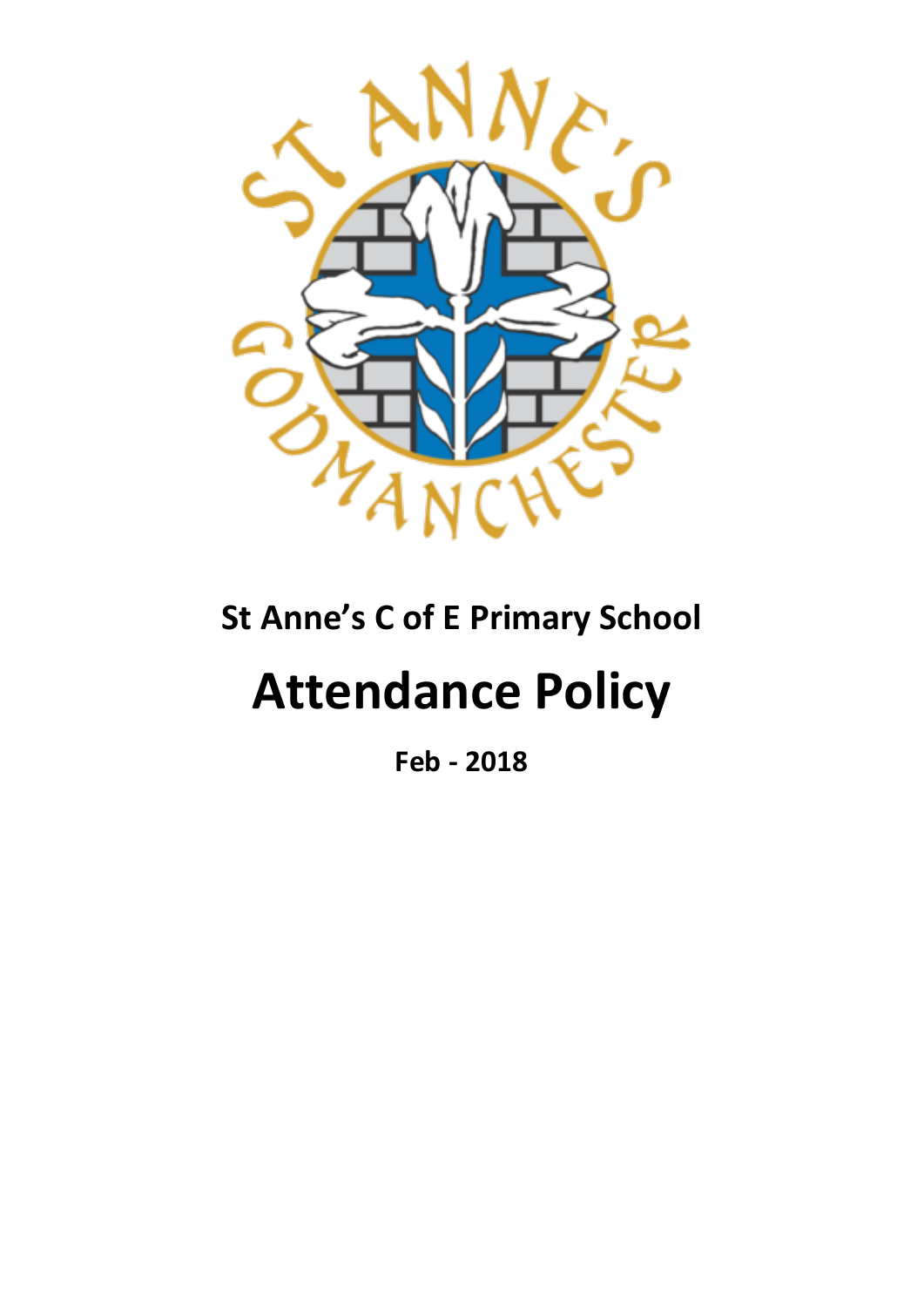

#### **Introduction**

St Anne's C of E primary school recognises the importance of attendance and punctuality of pupils to ensure that they are able to take full advantage of the learning experiences available to them by law. St Anne's recognises the role it plays in in ensuring children attend school and are punctual. It also recognises the schools responsibilities in the monitoring of attendance and punctuality for all the pupils within the school.

This policy applies to all of the pupils registered to attend the school and is available to all parents and carers through the schools website or by requesting a copy from the schools office.

This policy has been written to comply with all relevant Children's Acts, Education Acts, Regulations and Guidance from the Department of Education and the relevant advice and guidance from the local education authority.

In line with the 1996 Education Act, the school expects children to attend school every day when it is in session. Parents and carers have a legal responsibility to ensure their child's good attendance.

#### **Aims and Objectives**

This policy aims to ensure that parents, carers, staff and governors at St Anne's are fully aware of and are clear about the actions necessary to promote good attendance.

The school expects attendance of pupils to be 100%, unless there are exceptional or unavoidable reasons for absence.

Through this policy we aim to:

- Through ensuring high levels of attendance and punctuality, pupil's achievement and progress will improve.
- Crate an ethos where good attendance and punctuality is recognised as the norm and seen to be valued by the school.
- Raise awareness of parents, carers and pupils of the importance of uninterrupted attendance and punctuality at every stage of a child education.
- Work in partnership with pupils, parents, staff and the Education Welfare service so that all pupils realise their potential, unhindered by unnecessary absence.
- Promote a positive and welcoming atmosphere in which pupils feel safe, secure and valued as well as encouraging a sense of pupils taking responsibility for their own actions.
- Establish a pattern of monitoring attendance and ensure consistency in recognising achievement and dealing with difficulties.
- Recognise the key role of all staff, but especially class teachers, in promoting good attendance.

#### **We maintain and promote good attendance and punctuality through:**

- Raising awareness of attendance and punctuality issues among all staff, parents / carers and pupils.
- Ensuring that parents/ carers have an understanding of the responsibility placed on them for making sure their child attends regularly and punctually.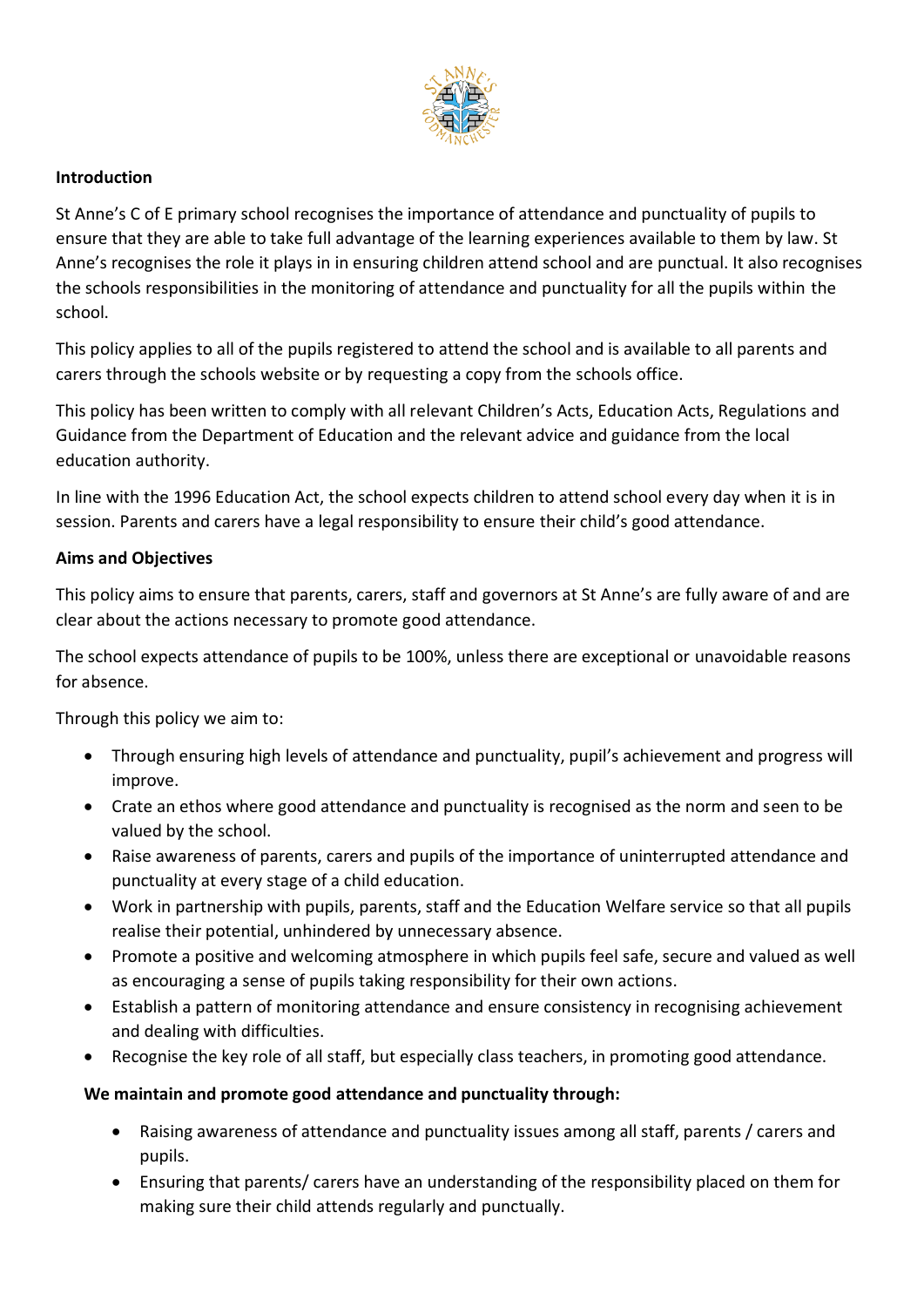- Equipping children with the life skills needed to take responsibility for good school attendance and punctuality appropriate to the child's ages and development.
- Maintaining effective means of communication with parents/carers, pupils, staff and governors on school attendance matters.
- Developing and implementing procedures for identifying, reporting and reviewing cases of poor attendance and persistent lateness.
- Supporting pupils who have been experiencing any difficulties at home or at school which are preventing good attendance.
- Developing and implementing procedures to follow up on non-attendance at school.

#### **Definitions**

#### **Authorised absence:**

- An absence is classified as authorised when a child has been away from school for a legitimate reason and the school has received notification from a parent/carer. For example, if a child has been unwell and the parent telephones the school to explain the absence.
- Only the school can make an absence authorised. Parents do not have the authority. Consequently not all absences reported by parents will be classified as authorised.

#### **Unauthorised absence:**

- An absence is classified as unauthorised when a child is away from school without the permission of the school.
- Therefore the absence is unauthorised if a child is away from school without good reason, even with the support from the parent.

#### **Procedures**

St Annes will undertake to follow the following procedures to support good attendance:

- To maintain appropriate registration process.
- To maintain appropriate attendance data.
- To communicate clearly the attendance procedures and expectations to all staff, governors, parents/pupils and pupils.
- To have consistence and systematic daily records which give detail of any absence and lateness.
- To follow up absences and persistent lateness if parents/carers have not communicated with the school.
- To inform parents/carers what constitutes authorised and unauthorised absence.
- To strongly discourage unnecessary absence through holidays taken during term time. A penalty notice may be issues in this event.
- To work with parents/carers to improve individual pupils attendance and punctuality.
- To refer to the Educations Welfare Service any child whose attendance causes concern and where parents/carers have not responded to schools initiatives to improve.
- To report attendance statistics to the DFE where requested.

#### **Responsibilities**

All members of school staff have a responsibility for identifying trends in attendance and punctuality. The following includes a more specific list of the kinds of responsibilities which individuals might have.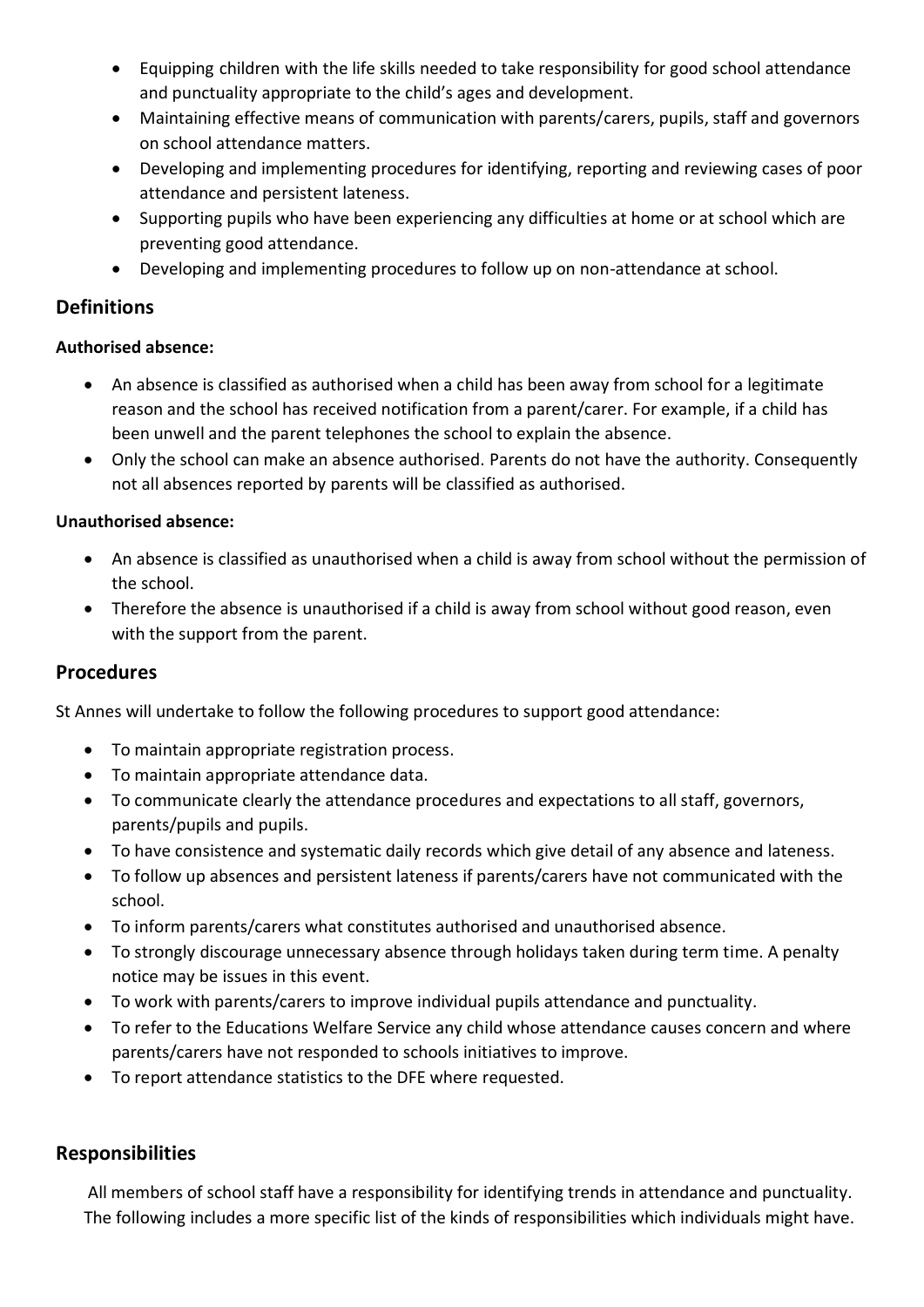#### **Class Teacher:**

Class teachers are responsible for:

- Keeping and overview of class and individual attendance looking for overall poor attendance, anomalies in patterns of attendance and / or unusual explanations for attendance offered by children and their parents / carers.
- Informing the Senior Leadership Team where there are concerns and acting upon them.
- Providing background information to support referrals.
- Monitoring follow-up once actions have been taken to correct attendance concerns.
- Emphasising with their class the importance of good attendance and promptness.
- Follow up absences with immediate requests for explanations which should be noted within the register.
- Discussing attendance issues at consultation evenings with parents / carers where necessary.

#### **Pastoral Leader:**

 The head teacher holds the overall responsibility for attendance, but delegates the following responsibilities to the Pastoral Leader:

- Overall monitoring of school attendance.
- Trends in authorised and unauthorised absence.
- Contacting families where concerns are raised about absence including arranging meetings to discuss attendance issues.
- Monitoring of individual attendance where concerns have been raised.
- Making referrals to the county Education Welfare Officer (EWO).
- Sending out of standard letters regarding attendance.
- Providing reports and background information to inform discussion with the schools EWO.
- Liaising with other professional to determine potential sources of difficulties and reasons for absence.

#### **Administration Staff:**

The Office Administrator based within the school office will be responsible for:

- Collating and recording registration and attendance information.
- Taking and recording messages from parents regarding absence.
- Ensuring that the Late Book is completed by all parents / carers and pupils that arrive at school after the registers close at 9.05am.
- Contacting the parents / carers of absent pupils who have not contacted the school.
- Recording the details of pupils who arrive late or go home before the end of the school day.
- To work alongside the Pastoral Leader in keeping an overview of class and individual attendance looking particularly for either poor overall attendance, anomalies in patterns of attendance and / or unusual explanations for attendance offered by children and their parents / carers.

#### **Parents / Carers:**

Parents / carers are responsible for:

- Ensuring that their child attends school regularly and punctually unless prevented from doing so by illness or attendance at a medical appointment.
- Contacting the school office on the first morning of absence.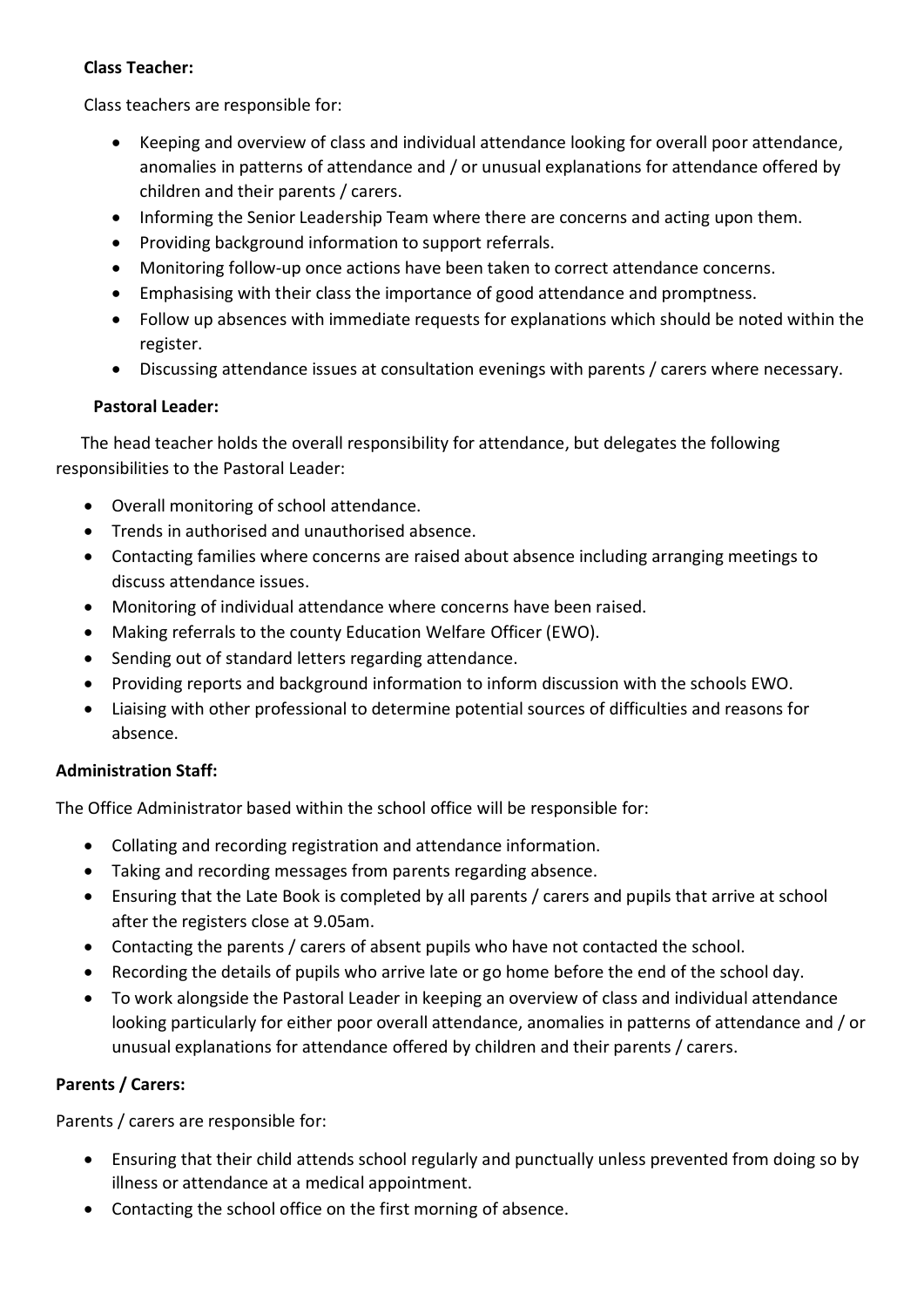- Informing the school in advance of any medical appointments in school time. For the absence to be recorded as a medical absence the school will require evidence from the doctor / dentist office. (Appointment card /letter, copy of prescription or medication packaging with the child's name on)
- Talking to the school as soon as possible about any child's reluctance to come to school so that problems can be quickly identified and dealt with.

#### **Registration**

Each class teacher has the responsibility for keeping an accurate record of attendance. Any pupil who is absent must be recorded at the beginning of the morning and afternoon session. The electronic attendance register must be completed by the class teacher or the cover teacher taking the class in their absence / PPA cover.

All attendance records are documented using SIM's software. Attendance registrations are legal documents and these must be kept secure and preserved for a period of three years after the date they were last used.

#### **Lateness**

The chart below outlines the times where each code is to be marked on the register.

| Arrive at school<br>(Whistle is sounded on playground and children go into school)                                                           | 8.55am |
|----------------------------------------------------------------------------------------------------------------------------------------------|--------|
| <b>Registration Closes</b><br>(All registers are taken by this time)<br>Code 'L' is entered for any child arriving at school from this time. | 9.05am |
| <b>Official Absence is recorded</b><br>Code 'U' is now entered for any child not in school and whose absence<br>has not been authorised.     | 9.30am |

A record is kept of the amount of minutes that a child is late and this is documented on SIMs. On arriving at school it is the responsibility of the parent / carer to give a reason for the child being late in the 'Late book'. If an older child is arriving at school unaccompanied, the child is responsible for writing in the 'Late book' the reason they are late into school that morning.

Children who are persistently late, miss a significant part of the school day and can often arrive unsettled. It is important for children to be in class and part of the registration process where important messages may be given to the class. The school timetables show that lessons start straight after registers closing (9.05am) and children arriving after this time will miss out on important learning.

Where there have been persistent incidents of lateness parents / carers will receive a letter advising them of the concerns and the school will provide opportunities for parents /carers to seek support and advice to address these issues.

#### **Absences**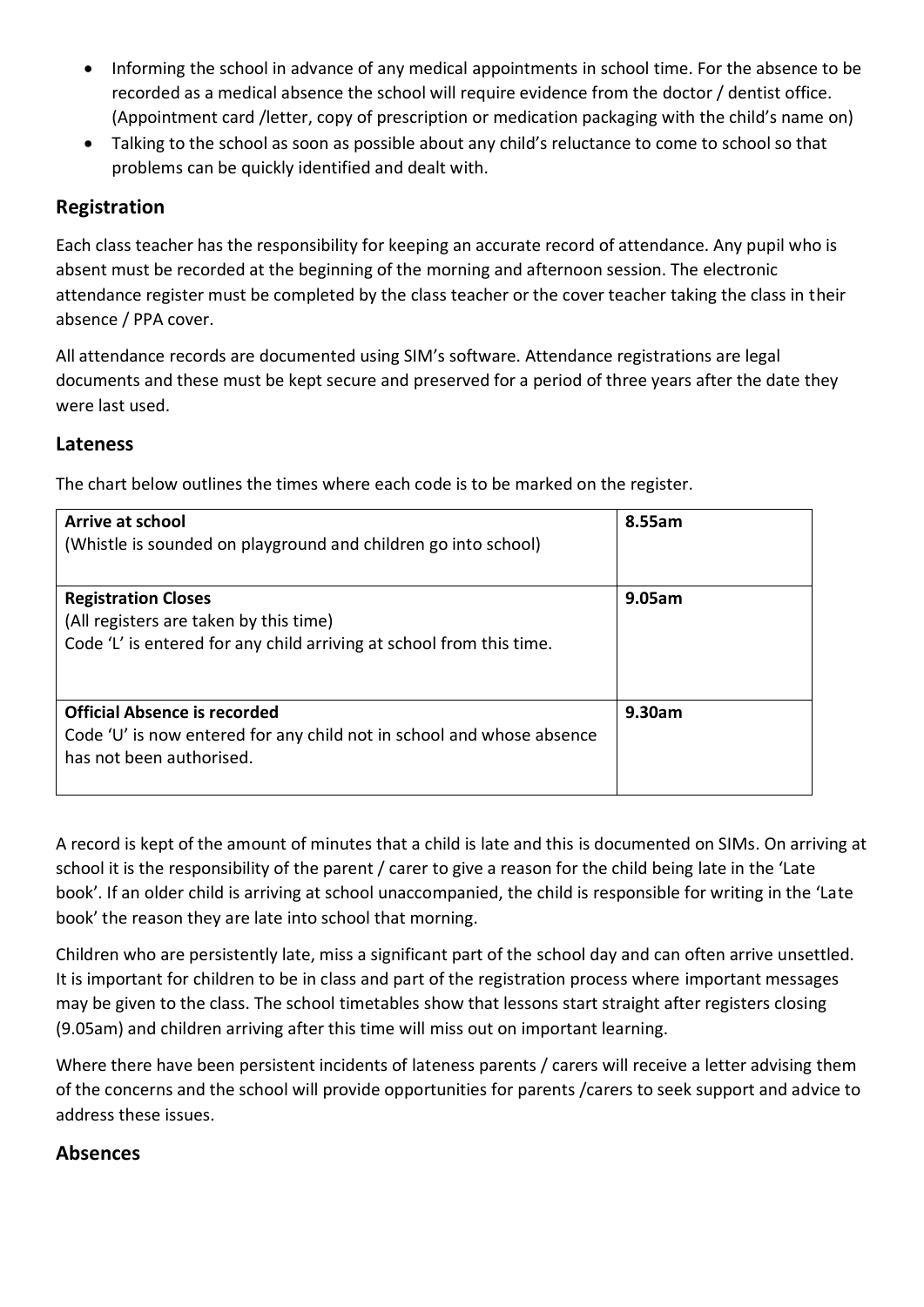Parents /carers should contact the school on the first (and each subsequent) day of their child's absence. When parents / carers notify us of their child's absence it is important that they provide us with details of the reason for their absence.

All absences are recorded as either authorised or unauthorised electronically using SIMs. It is important that the school receives accurate information from the parents with reasons for the child absence. This information is used to determine whether the absence is authorised or unauthorised. The head teacher has the responsibility to determine whether the absences are authorised or unauthorised.

Where the school has not received reasons for a child's absence, an explanation will be sought from the parents/ carer. If an explanation is not forthcoming then the absence will be recorded as an unauthorised absence. (Attendance Code O).

#### **First Day Contact**

Where a child is absent and the school has not received any verbal or written communication from the parent / carer, then the school will initiate a 'First Day Contact' process.

The school Office Administrator will check all of the registers from 9.05am until 9.30am on a daily basis, to identify those pupils who are absent. Where there are occasions when the school is unaware of why a child is absent then the school will contact the parent / carer to check the reasons for the absence. This is to ensure that the school knows where the child is and that the child is safe.

#### **Illness**

When a child has an illness that means that they will be away from school for a long period of time, the school will do all it can to send material home for the child to complete so that they can keep up with their school work. However, this will be in negotiation with the parent / carer and will depend on how poorly the child is as to what is reasonably expected for them to complete.

If the absence is likely to continue for an extended period of time, or be repetitive, the school will contact the county support services for advice.

Where over the course of an academic year, a child has repeated periods of illness, the school will write to parents to ask them to provide medical evidence for each future period of illness related to the absence. This evidence could be a Doctor's note, appointment card or a copy of a prescriptions. The school may seek permission from a parents / carer, so that it can make its own enquiries.

# **Parental Request for Absence from school during term time.**

With effect of September 2013 the government abolished the right of head teachers to authorise absence of up to 10 days per year if special circumstances exist. Instead head teachers will only be allowed to grant leave of absence for any reason if they are satisfied exceptional and unavoidable circumstances exist. Parents must complete an application for 'leave of absence – Exceptional circumstances' if their child is to be absent from school for any other reason than illness. Please refer to this form for further information.

## **Penalty Notice**

If you allow your child to miss school in term time for an avoidable reason without obtaining the prior approval of the school you may be issues with a Penalty Notice, or made subject of court proceedings under section 444 of the Education Act 1996. Penalty Notices may only be served in accordance with the County Council's code of conduct.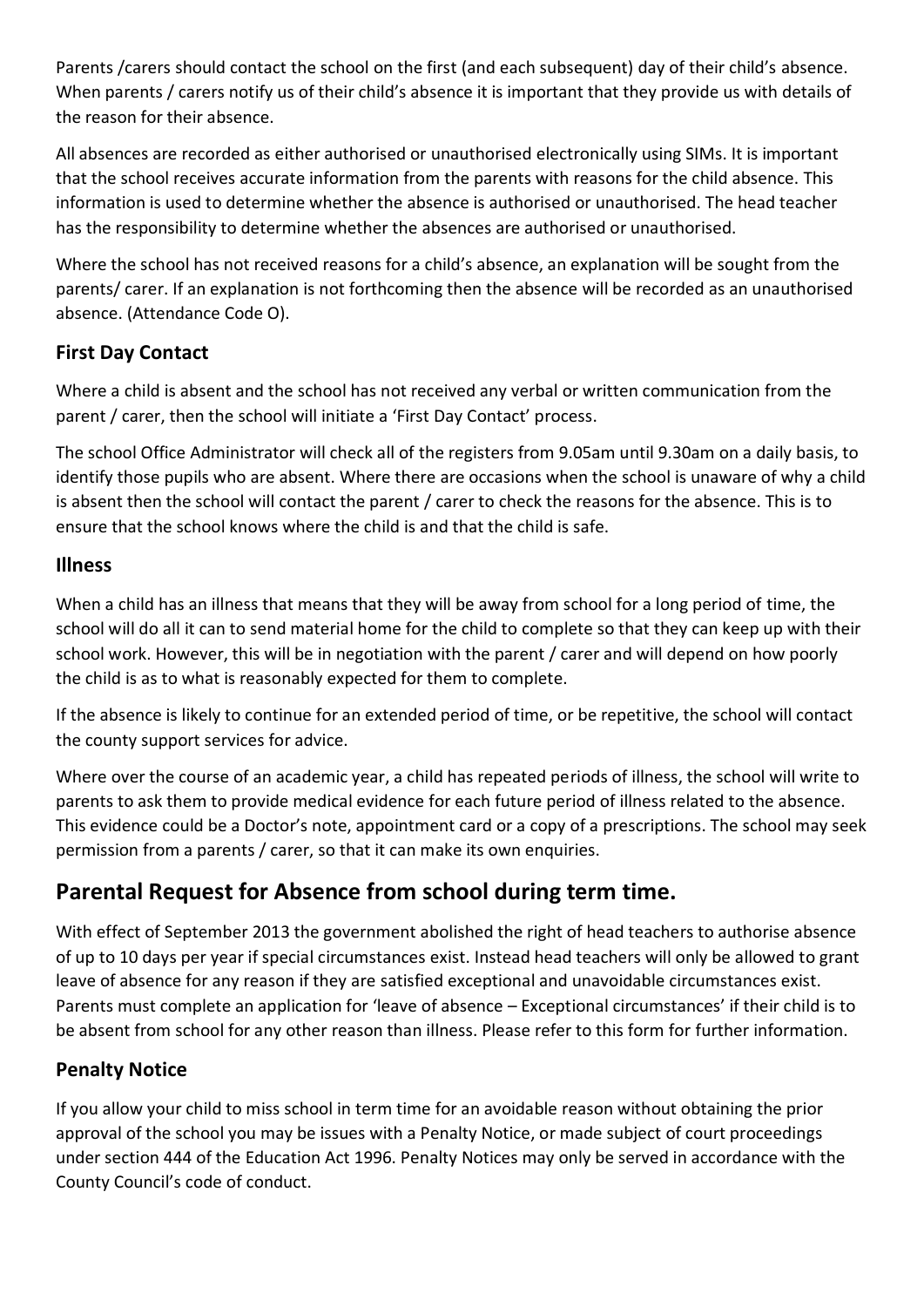The amount of a Penalty Notice is £60 per parent per child if paid within 21 days, increasing to £120 per parent per child if paid after 21 days and before 28 days. Should a parent /carer on whom a notice is served fail to pay the fine in full within the specified time he/she will be liable to prosecution in a Magistrates Court where on conviction a sentence of a fine of up to £2,500 or up to three months in prison may be imposed.

#### **Addressing Attendance Concerns**

#### **The school expects attendance at school of 100%, unless there are exceptional or unavoidable reasons for absence.**

It is important for children to establish good attendance habits early on in their primary school career. It is the responsibility of the head teacher and the governors to support good attendance and to identify and address attendance concerns promptly. In primary school there is a reliance on parents and carers to ensure that their children attend school regularly and punctually and therefore where there are concerns about attendance, parents and carers are always informed of these concerns. Initially, concerns can be in the form of informal discussions with parents / carers. However these concerns will also be communicated via letters that are sent home. The school will always provide opportunities for parents / carers to discuss reasons for absence and will try to provide support and advice on how attendance can be improved. Where a child's absence does not improve over a period of time then the school has a responsibility to make a referral to the Education Welfare Service.

The Education Welfare Service has the powers to issue penalty notices to parents / carers where there has been a referral to the EWO (Education Welfare Officer) from the school as part of the school's process to address poor attendance patterns.

In addition, education related parenting orders are available by direct application by a school or LA to the Magistrates Court as an ancillary order following a successful prosecution by the LA for irregular attendance or breach of a schools attendance order.

The Education Welfare Officer visits a minimum of once a term to check and monitor attendance. They carry out regular register checks to identify children with low attendance and work with the school to improve.

## **Monitoring Attendance**

The school office administrator has the responsibility for ensuring that all of the attendance data is accurately recorded on the SIMs attendance software. Regular meetings are held with the head teacher and Pastoral Leader to discuss all attendance concerns and appropriate actions are taken following these meetings such as letters sent to parents or meetings arranged to discuss attendance concerns with parents.

#### **Absence Letters – informing parents of a child's poor attendance –**

*Absence letter 1 –* will be sent to parents / carers of any child who has recorded an absence rate of less than 91%, since the beginning of autumn term.

*Absence letter 2 –* will be sent if absence has not improved satisfactorily in the six weeks after letter 1.

Alongside this letter a meeting will be held to discuss the child's poor attendance and a further target will be set and be monitored weekly. If the target is not met satisfactorily, the school will make a referral to the Education Welfare Officer.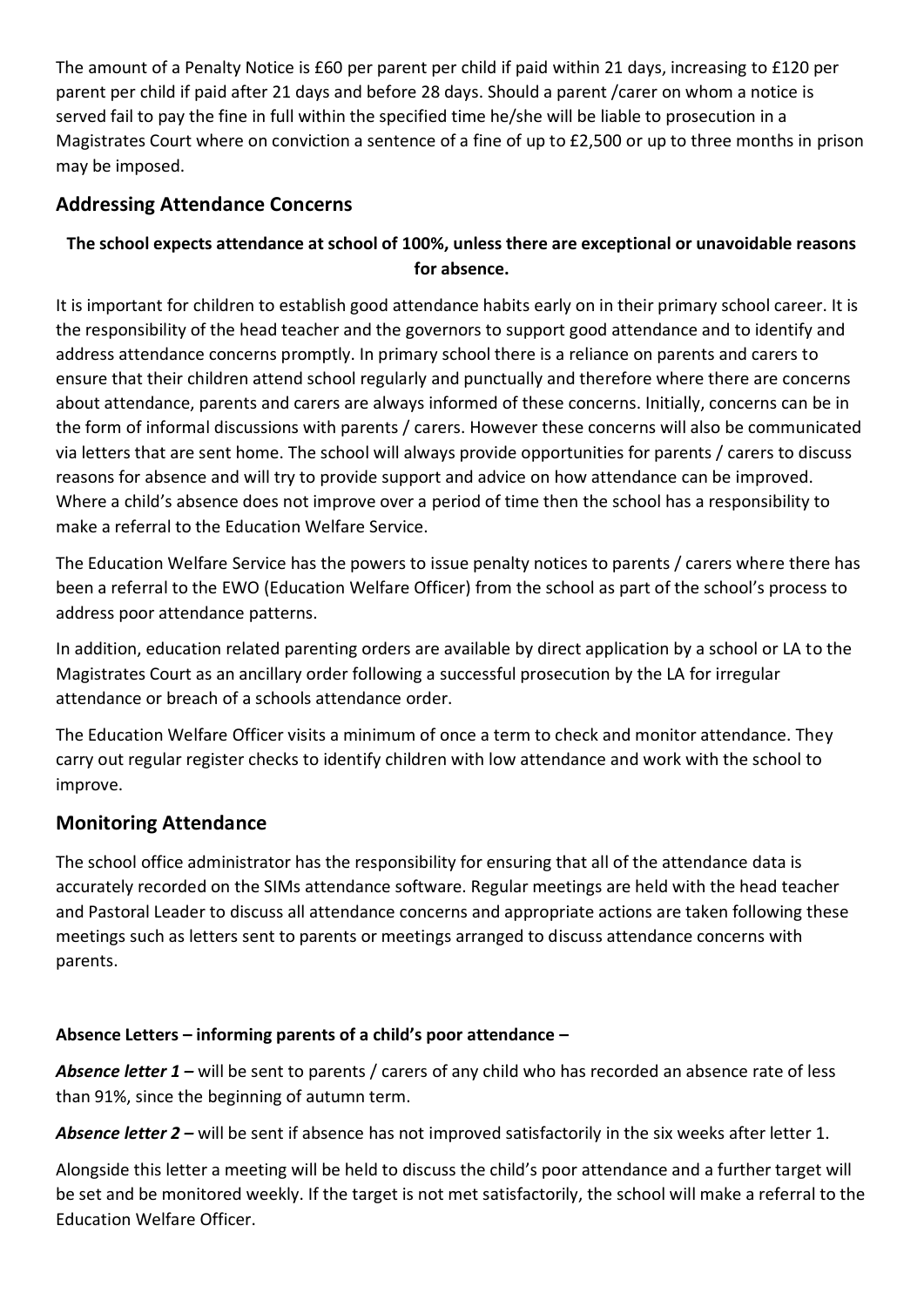*Absence letter 3 –* will be sent out if during the monitoring period there is still poor attendance. The Education Welfare Office may become involved. This will be done via a referral letter to the EWO.

*Late Letter –* Lateness will be monitored alongside attendance and where a child is deemed to be missing a significant amount of learning time due to lateness, a late letter will be issues to parents / carers.

*Suspected Holiday Letter –* If the school has been made aware of an unauthorised absence due to family holiday, then a letter will be sent to the parent / carer to request further clarification and outlining the process of referring the absence to the Education Welfare Office.

#### **Appendices:**

- Absence letter 1
- Absence letter 2
- Absence letter 3
- Notification letter to parent / carer of EWO referral.
- Late letter
- Suspected Holiday letter
- Leave of Absence request form Exceptional Circumstances.

Policy approved: - Feb 2018

Review – Feb 2020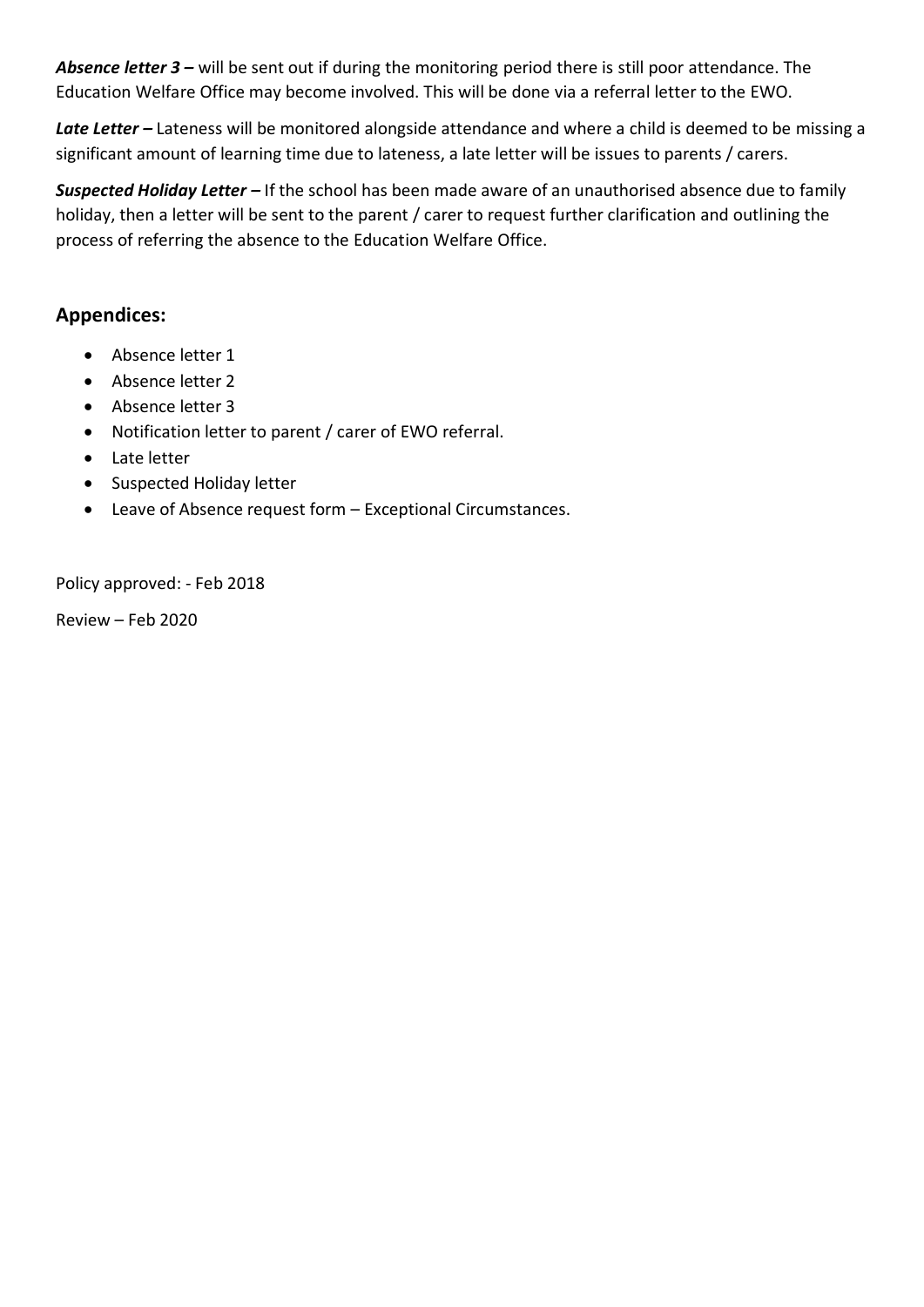Name & address of parent / carer

Dear Parent / carer

Re: (*Pupil name*) Dob: Class:

I am writing to you to advise you that (*pupils name*) school attendance is causing concern as it has fallen to (*enter percentage %*) and as a result we are becoming concerned that (*pupils name*) is missing a significant part of their learning. I have enclosed a copy of (*pupil's name*) attendance record which shows an analysis of attendance, punctually and whether the absence is authorised or unauthorised.

Regular attendance is extremely important as missing school can have an impact on learning and as I am sure you are aware it is a legal requirement. Good attendance enables students to keep up with the work required.

I will continue to monitor (*pupil's name*) attendance over the next 6 weeks and I look forward to seeing an improvement. If possible, and again if it is medical please ensure we have relevant doctor's notes and appointment details.

If there are any particular circumstances that the school may not be aware of which is having an influence on (*pupil's name*) attending school regularly, please do not hesitate to contact me. It may also be useful for you to speak to your child's class teacher as we can all work together to make a difference.

Yours Sincerely

Mrs G Hodges (Pastoral Leader)

CC – Education Welfare Officer (EWO)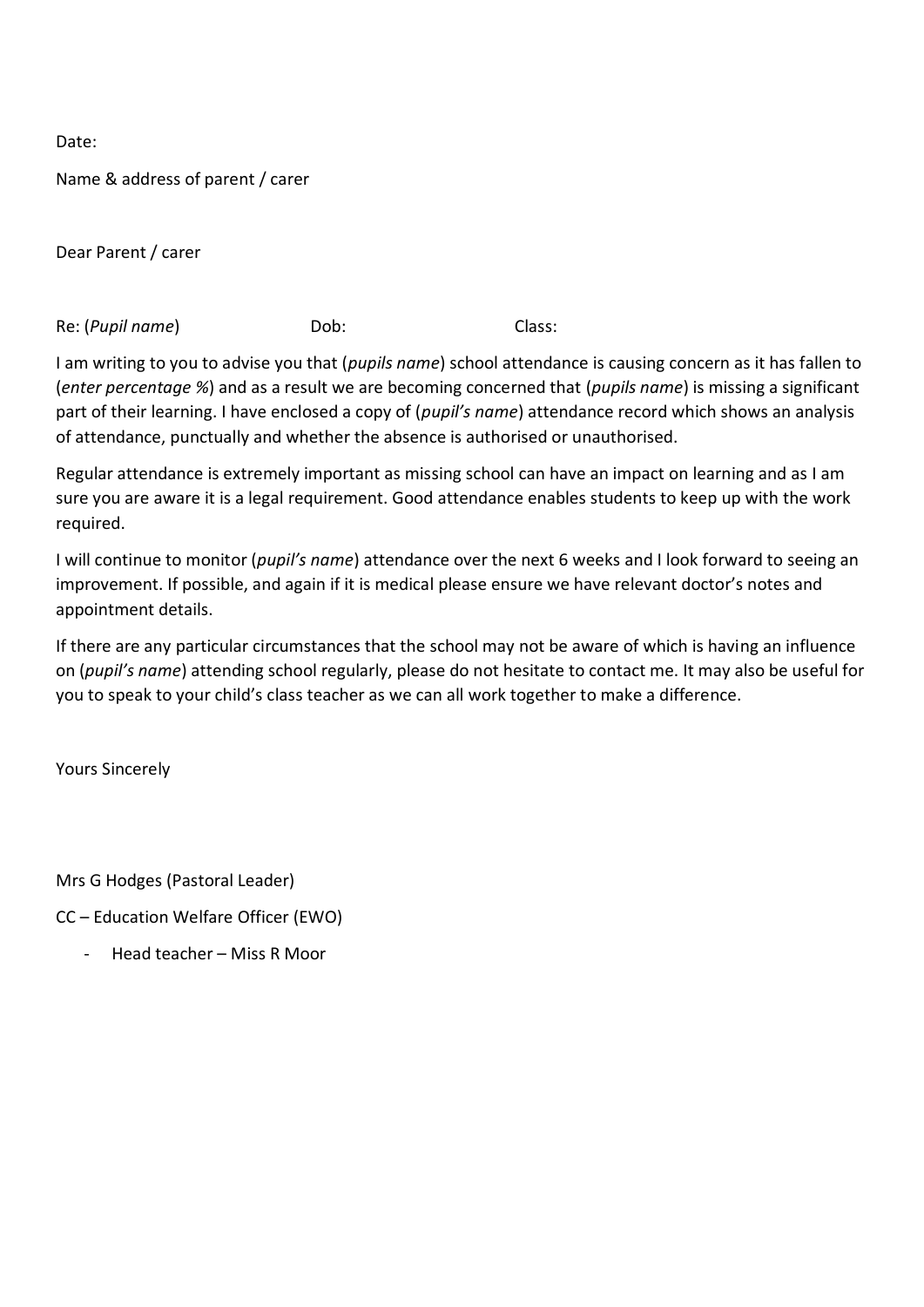Name & address of parent / carer

Dear Parent / carer

Re: (*Pupil name*) Dob: Class:

I am writing to inform you that (*pupil's name*) attendance is still causing concern. We are very worried that continued poor attendance is affecting (*pupil's name*) progress and we need to meet with you urgently.

You are required to attend a meeting with myself to discuss the matter further at the time and date below:

Date:

Time:

Should (*pupil's name*) attendance remain irregular; the Local Authority may be requested to take more formal action. This could result in a Penalty Notice and / or prosecution through the Magistrates court for failing to ensure regular school attendance of your child under Section 444 Education Act 1996, and a fine of up to £2500 and / or 3 months of prison.

Medical evidence is now required for any future absences to be authorised with immediate effect.

We look forward to meeting with you to discuss any concerns you may have so we can continue to support all of our pupils in making good progress and I hope that you will work with us to improve (*pupil's name*) attendance and therefore avoid the need for legal proceedings to be implemented.

If you have any queries please do not hesitate to contact me at the school.

Yours sincerely

Mrs G Hodges (Pastoral Leader)

CC – Education Welfare Officer – EWO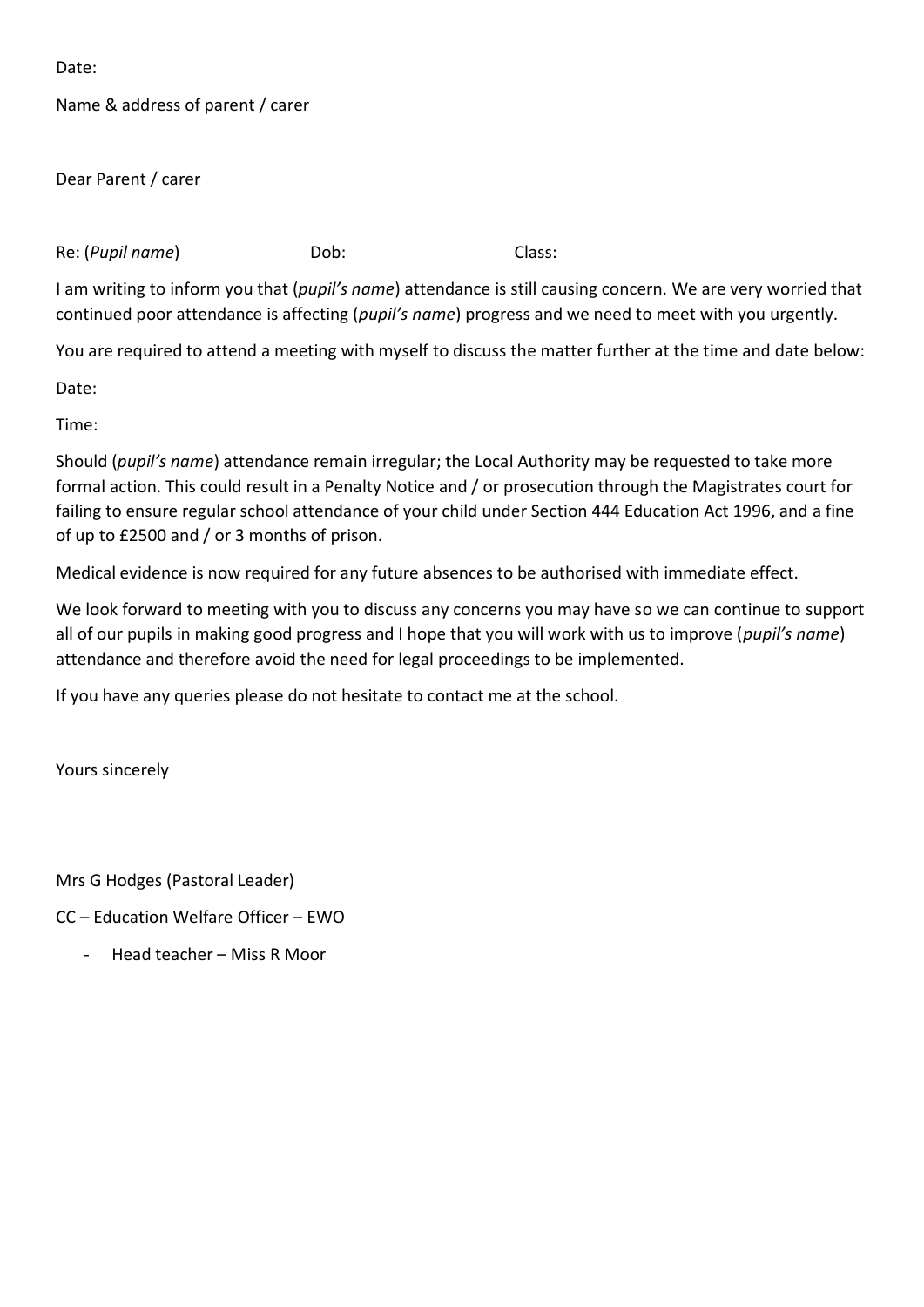Name & address of parent / carer

Dear Parent / carer

Re: (*Pupil name*) Dob: Dob: Class:

I am writing to you regarding (pupil's name) persistent absence from school. Despite meeting with me on (Insert date of the meeting held at stage 2) (pupil's name) attendance in the last 6 weeks has failed to meet the targets we agreed.

I enclose a copy of your child's attendance record for your reference.

As a parent /carer it is your legal responsibility, as stated under section 444 of the Education Act 1996, to ensure that your child attends school at which he / she is registered, regularly and punctually.

With effect of September 2015, schools have been advised by the governments department of education (DfE) that Persistent Absence (PA) threshold will be reduced to 10%. Previous to this it was 15%.

This means that if a child has an overall attendance of 90% or less over a given period, they will be classified as a persistent absentee pupil.

I am therefore writing to inform you that if attendance fails to improve during the next (insert agreed number of weeks) weeks, the school will have no option other than to refer the case to the Cambridgeshire County Council for possible legal intervention.

Yours Sincerely

Mrs G Hodges (Pastoral Leader)

CC – Education Welfare Officer (EWO)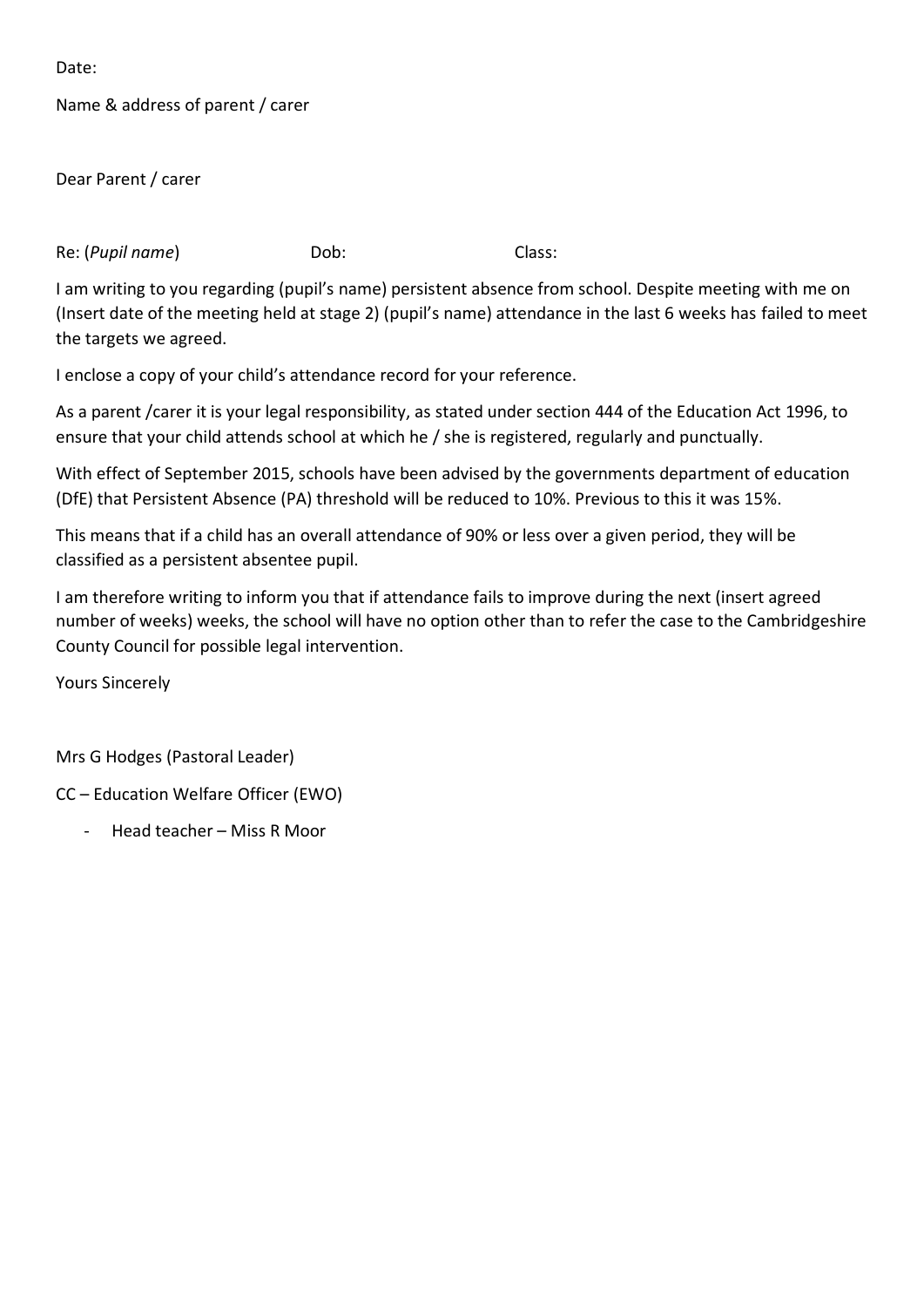Name & address of parent / carer

Dear Parent / carer

Re: (*Pupil name*) Dob: Dob: Class:

I am writing to inform you that despite the letter that was sent to you on (*date of letter 3*) (*pupils name*) attendance has not significantly improved.

Enclosed is a copy of (*pupil's name*) attendance record which shows an analysis of attendance, punctually and whether the absences are authorised or unauthorised.

The school has been left with no other option than to formally request the involvement of the Education Welfare Officer (EWO) who will contact you in due course to arrange a meeting.

I will continue to be available for you to discuss this matter. Please contact me through the school office if you wish to arrange a meeting.

Yours sincerely

Mrs G Hodges

CC – Education Welfare Officer (EWO)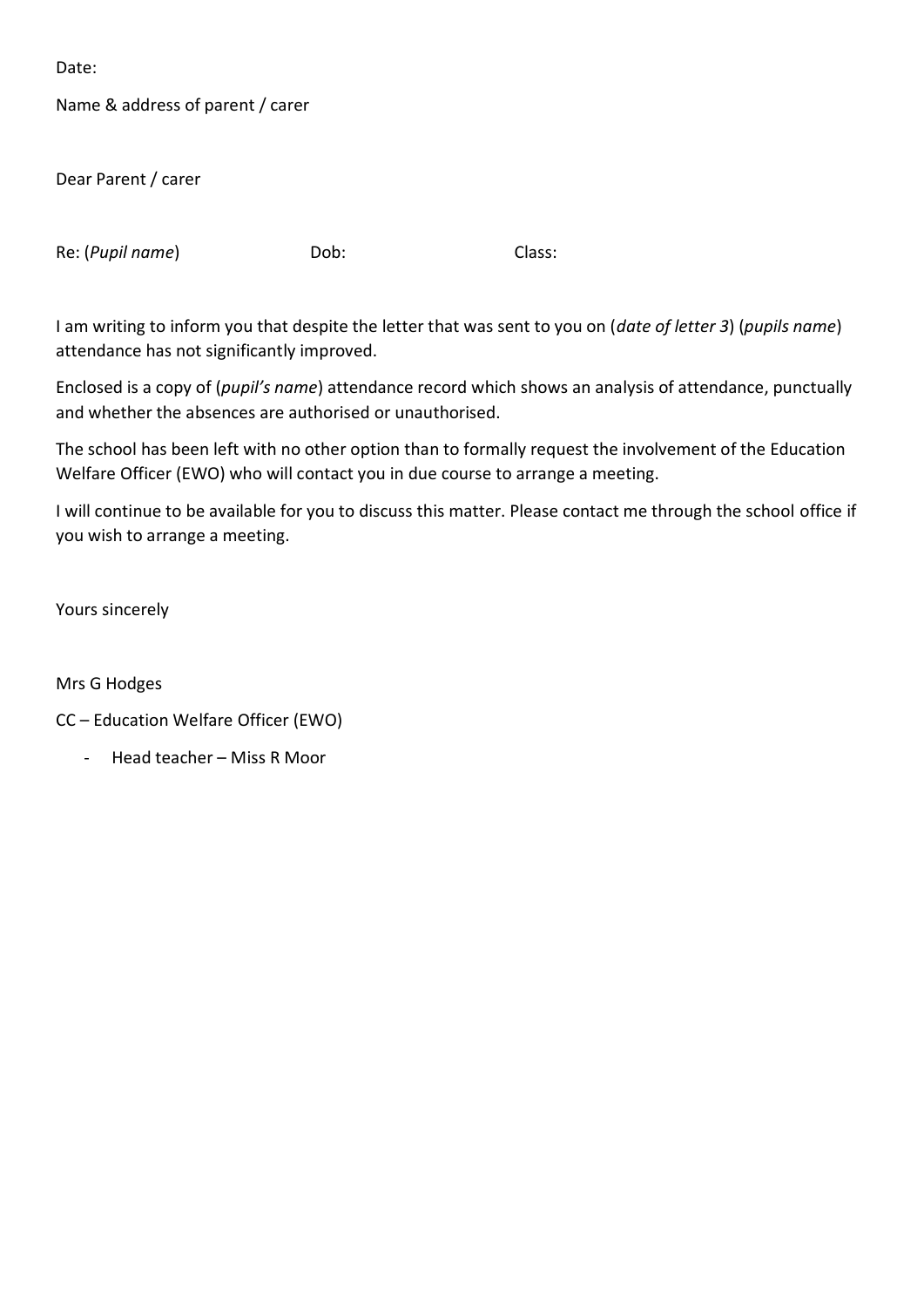Name & address of parent / carer

Dear Parent / carer

Re: (*Pupil name*) Dob: Dob: Class:

I have noted during a recent attendance review that your child is beginning to show a pattern of persistent lateness.

It is the duty of parents/ carers to ensure that children attend school regularly and punctuality. This encouraged habits of good time keeping and lessons any possible classroom disruption.

If you are experiencing any difficulties regarding your child's education I would welcome the opportunity of meeting with you to discuss this.

Please note that if your child arrives after registers close this will be recorded as an unauthorised absence. I must remind you that as a parent / carer it is your legal responsibility, as stated under section 444 of the Education Act 1996, to ensure that your child attends the school as which he/she is registered, regularly and punctually. Failure to do so may result in a Penalty Notice issued against you and / or legal proceedings being considered.

Yours Sincerely

Miss G Hodges (Pastoral Leader)

CC – Education Welfare Officer (EWO)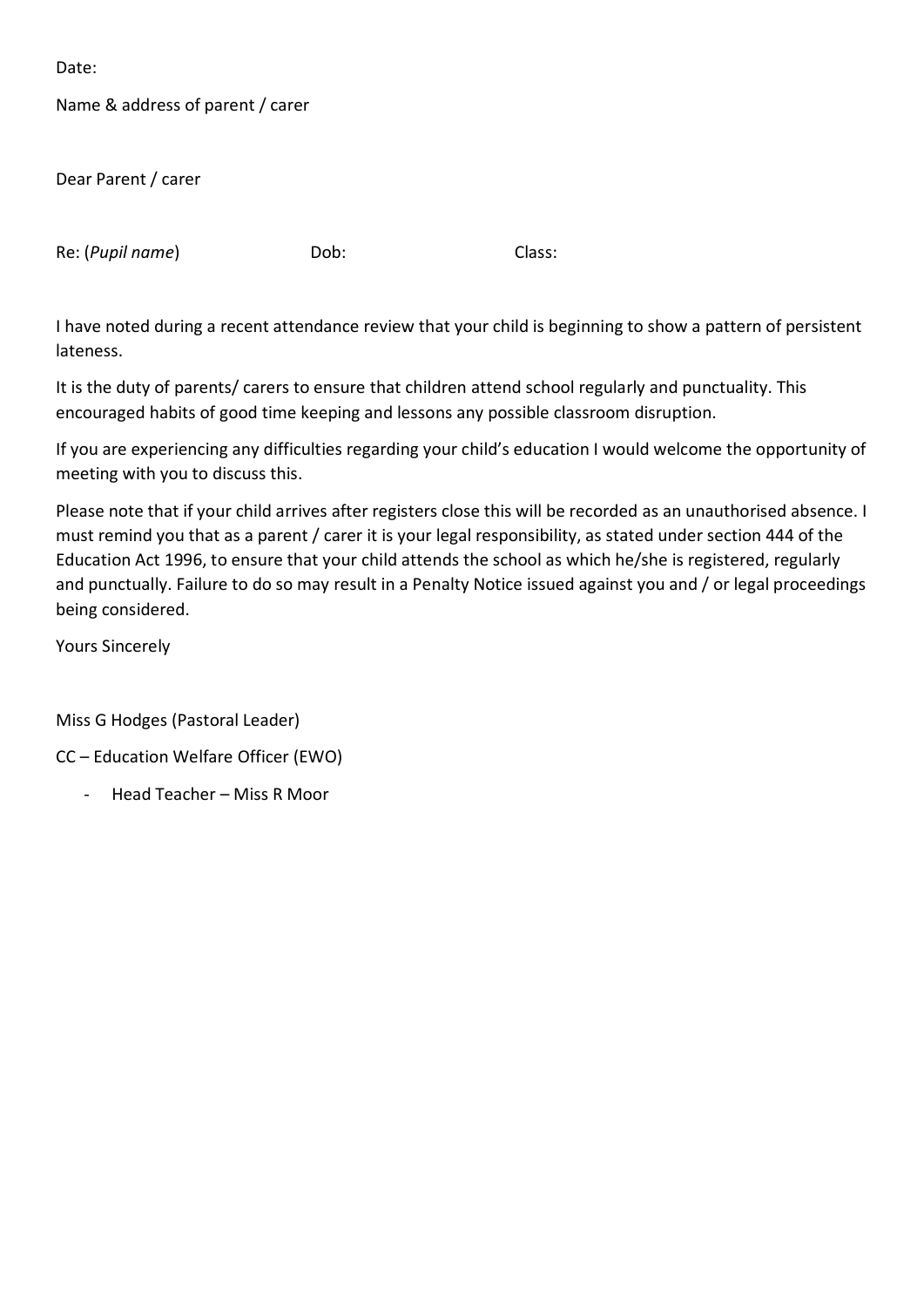Name & address of parent / carer

Dear Parent / carer

Re: (*Pupil name*) Dob: Class:

I am writing to you about (*pupil's name*) absence from school from << date>> to << date >>.

From information received from other sources we believe that this was due to a family holiday. You have not followed the correct procedure for requesting leave of absence during term time.

We would be grateful if you could confirm the reason for the absence within 7 days of the date of this letter so this period can be recorded appropriately on the attendance register. However if the absence was not due to a family holiday and it was due to illness, please provide medical evidence to support this.

If we do not hear from you within the next 7 days, (Child's name) absence will be recorded as 'G' denoting unauthorised family holiday.

If unauthorised absences are recorded a Penalty Notice can be issued by the Local Authority to each parent/ carer in respect of each child who is absent from school.

Whether a Penalty Notice is issued or not, your child's attendance will be monitored and this along with further unauthorised absences may lead to legal action being taken under section 444 of the Education Act of 1996.

Yours sincerely

Mrs G Hodges (Pastoral Leader)

CC – Education Welfare Officer (EWO)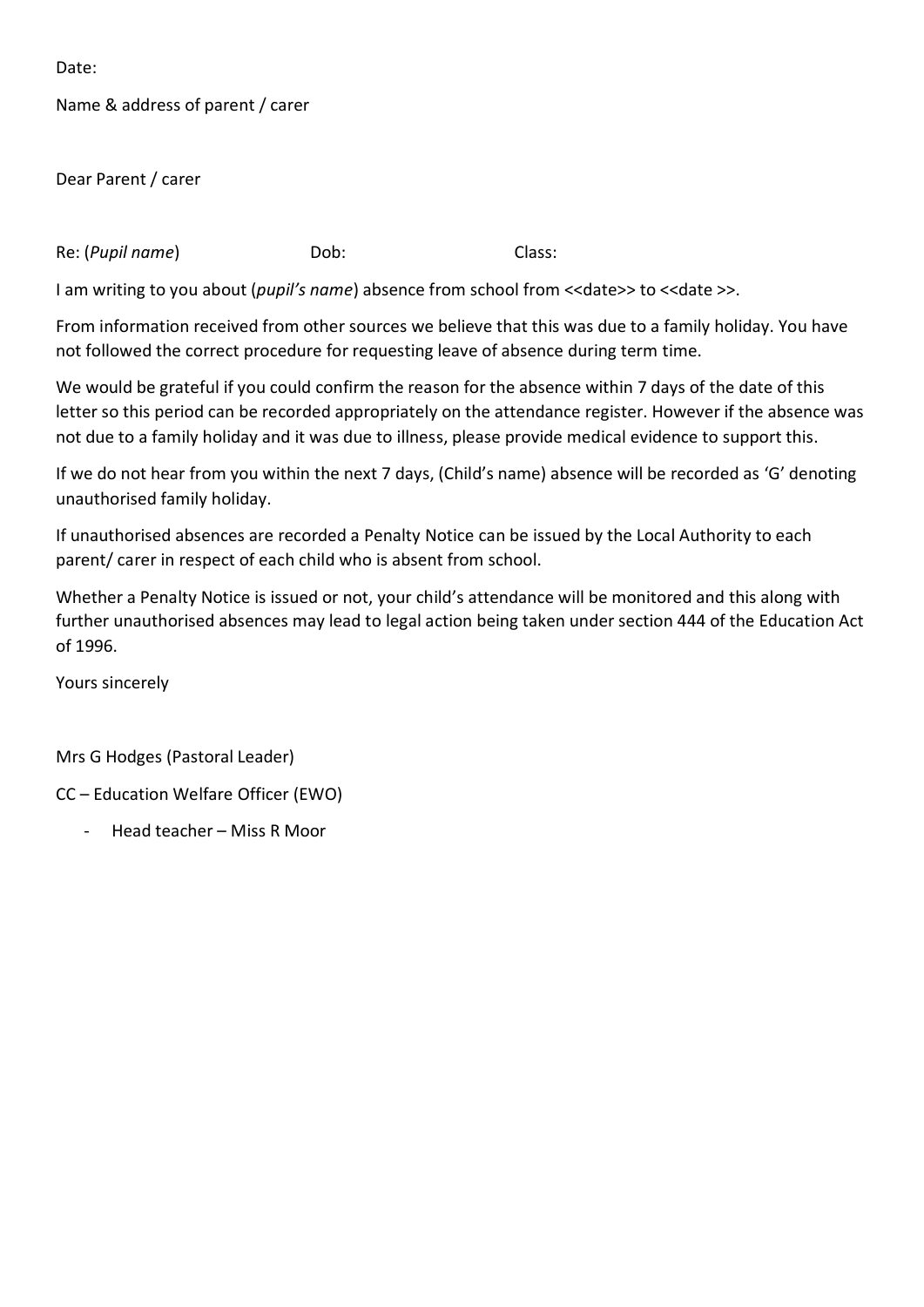

## **LEAVE OF ABSENCE REQUEST FORM – (Exceptional Circumstances)**

**The school expects attendance at school of 100%, unless there are exceptional or unavoidable reasons for absence.**

The law does not grant parents /carers an automatic right to take their child out of school during term time. Permission must be sought in advance. Recent government regulations have removed the discretion on head teachers in agreeing term time holiday requests except in exceptional circumstances which are considered on a case to case basis.

You are advised to **NOT** make arrangements until your request has been considered by the school.

If the school refuses your request and the child is still taken out of school, this will be recoded as an unauthorised absence. Unauthorised absence may make you liable for a Penalty Notice which will be enforced by the Local Education Authority. Failure to settle a Penalty Notice may lead to prosecution by the Local Authority.

To the Attendance Officer / Pastoral Leader of St Anne's C of E Primary School,

I wish to have an absence of ………….. days authorised due to exceptional circumstances for ;

(Childs Name) ………………………………………………………………………………… Class ……………………………………..

Details of why I feel these are exceptional circumstances are: (Please refer to information on the back of this form. You may continue on a separate sheet if necessary. Please attach any supporting evidence you may wish to show the school)

Do you have other children at another school? (Please share their name and the school they attend)

Name of parent / carer (Print) ……………………………………………………………………………………………………………..

……………………………………………………………………………………………………………………………………………………………..

Signature of parent / carer …………………………………………………………………………………………………………………..

First day of absence ……………………………………………… Last day of absence …………………………………………….

| <b>OFFICE USE ONLY</b> |                    |                      |                             |                 |                         |  |  |
|------------------------|--------------------|----------------------|-----------------------------|-----------------|-------------------------|--|--|
|                        | Date form received | No of days requested | <b>Current % attendance</b> | Attendance code | Date entered on to SIMS |  |  |
|                        |                    |                      |                             |                 |                         |  |  |
|                        |                    |                      |                             |                 |                         |  |  |
|                        |                    |                      |                             |                 |                         |  |  |
|                        |                    |                      |                             |                 |                         |  |  |

Signed by Pastoral Leader / Head teacher ……………………………………………………………. Date …………………………….